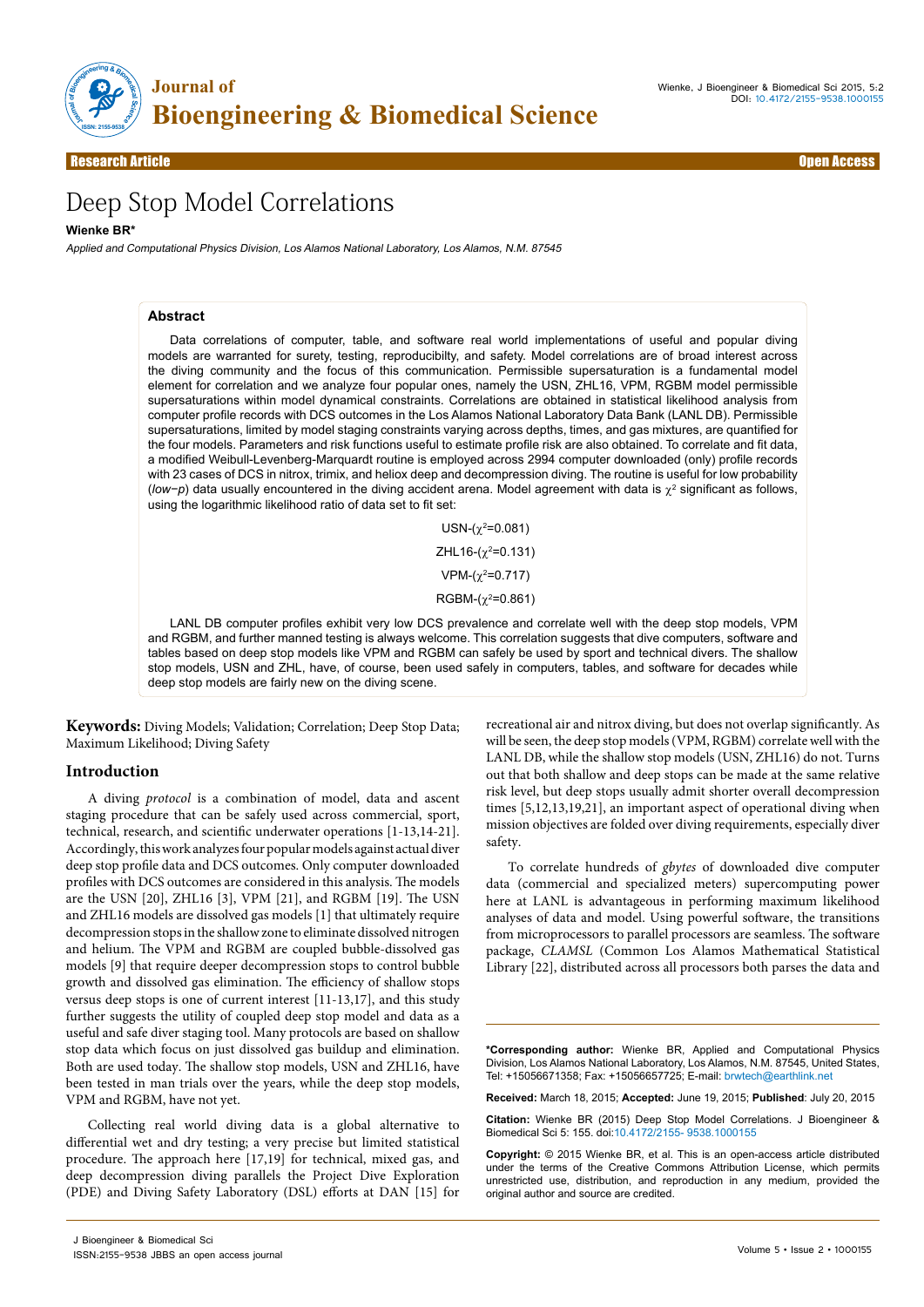performs calculations using the most appropriate statistical methods. Little user intervention is requisite and data problems are tagged as user flags if any occur. Run times for the full up analysis (data loading, correlation, risk function fitting) on the Blue Mountain Massively Parallel Processor (MPP) are of order 40 *sec*. Peak processing speeds of 3.1 tf lops suggest (minimally) some 12.4 *pflop* over the full analysis. World fastest PCs operate at 374 *gflops* and, if able to even compile massive mathematical libraries and related software, would exhibit corresponding run times of 5+ *hrs*. Nominally, a 2.5 *ghertz* chip turns 10 *gflops*.

# **Staging Models**

All models use the perfusion equations for dissolved gas buildup and elimination. Denoting instantaneous tension, *p*, for initial tissue tension,  $p_{\rho}$  at ambient pressure,  $p_{\scriptscriptstyle a}^{}$ , with tissue halftime,

*τ*, we have,

$$
p - p_a = (p_i - p_a) \exp(-\lambda t)
$$

at exposure time, *t*, and,

$$
\lambda = \frac{0.693}{\tau}
$$

Sets of tissue halftimes, τ, vary across models but differences are not important for this analysis, with an approximate range,

 $1 \leq \tau \leq 720$  min

Tissues with small  $\tau$  are termed fast, while tissues with large  $\tau$  are termed slow. Helium compartments are roughly 3 times faster than nitrogen compartments. In mixtures of inert gases (nitrogen and helium usually), the total tissue tension, Π, is the sum over mixture components,

$$
\Pi = \sum_{j=1}^{N} p_j
$$

with  $p_j$  the tension of the j<sup>th</sup> gas component and N the number of gas components in the mixture, usually just nitrogen and helium. After this, models diverge in their diver staging regimens, with dissolved gas models (USN and ZHL16) limiting dissolved gas buildup, Π, and bubble models (VPM and RGBM) coupling dissolved gas buildup to bubble growth and limiting bubble volumes, Φ. In all models, a permissble supersaturation, G, can be defined at each point of the dive, and is the parameter that will be correlated with data and discussed next for each of the four models.

#### **USN Model [20]**

In the Workman USN approach, the permissible gas tension,  $\Pi$ , is limited by,

 $\Pi \leq M$ 

with *M* critical tensions listed in Table 1 for depth, d,

 $M = M_0 + \Delta M d$ 

where depth, *d*, is the difference between total ambient pressure, *p*, and surface pressure,  $P_0$ ,

$$
d = P - P_0
$$

Corresponding permissible gradients, G, then satisfy,

$$
G = \Pi - P \le M - P = (M_0 - \Delta M P_0) + (\Delta M - 1)P
$$

| nitrogen                     |                        |               | helium                  |                        |               |
|------------------------------|------------------------|---------------|-------------------------|------------------------|---------------|
| $\mathcal{T}_{N_2}$<br>(min) | $M_{\Omega}$<br>(f sw) | $\triangle M$ | $\tau_{He}(\text{min})$ | $M_{\Omega}$<br>(f sw) | $\triangle M$ |
| 5                            | 104                    | 1.8           | 5                       | 86                     | 1.5           |
| 10                           | 88                     | 1.6           | 10                      | 74                     | 1.4           |
| 20                           | 72                     | 1.5           | 20                      | 66                     | 1.3           |
| 40                           | 56                     | 1.4           | 40                      | 60                     | 1.2           |
| 80                           | 54                     | 1.3           | 80                      | 56                     | 1.2           |
| 120                          | 52                     | 1.2           | 120                     | 54                     | 1.2           |
| 160                          | 51                     | 1.1           | 160                     | 54                     | 1.1           |
| 200                          | 51                     | 1.1           | 200                     | 53                     | 1.0           |
| 240                          | 50                     | 1.1           | 240                     | 53                     | 1.0           |

**Table 1:** USN M-Values.

nitrogen and helium  $\tau_{N_2}$ (*min*) *a* + 33*/b*  $\begin{array}{c|c|c|c|c} \n7 + 33/b & & 1/b & & \tau_{He} \n(fsw) & & & & \tau_{He} \n\end{array}$ (*min*) *a* + 33*/b* (*f sw*) <sup>1</sup>*/b* 4.0 106.2 1.91 1.5 134.5 2.36 8.0 83.2 1.54 3.0 102.4 1.74 12.5 73.8 1.39 4.7 89.4 1.53 18.5 66.8 1.28 7.0 79.8 1.38 27.0 62.3 1.23 10.2 73.6 1.32 38.3 58.4 1.19 14.5 68.2 1.25 54.3 55.2 1.15 20.6 63.7 1.21 77.1 52.3 1.12 29.0 59.7 1.17 109.2 49.8 1.09 41.1 57.1 1.14 146.0 48.2 1.08 55.2 55.1 1.12 187.0 46.8 1.07 70.7 54.0 1.11 239.0 45.6 1.06 90.3 53.3 1.10 305.0 44.5 1.05 115.3 53.1 1.09 390.0 43.5 1.04 147.4 52.8 1.09 498.0 42.6 1.04 188.2 52.6 1.08 635.0 41.8 1.03 240.0 52.3 1.07

**Table 2:** Buhlmann Z-Values.

with  $P_0$  ambient pressure at the surface as noted,

$$
P_0 = 33 \exp(-0.0381h)
$$

for elevation, h, in multiples of 1000 f t. The correlation parameter,  $\chi$ , is,

$$
\chi = G - (M - P)
$$

with surfacing hit criteria,

$$
\Pi>M_0
$$

#### **ZHL16 Model [3]**

The Buhlmann ZHL16 approach is similar to the Workman USN approach, that is, the permissible gas tension,  $\Pi$ , is limited by,

$$
\Pi\leq Z
$$

with critical tensions, *Z*, given by,

$$
Z = a + \frac{P}{b} = a + \frac{P_0 + d}{b}
$$

so that,

$$
G=\Pi-P\leq a+\bigg[\frac{1}{b}-1\bigg]\big(P_0+d\big)
$$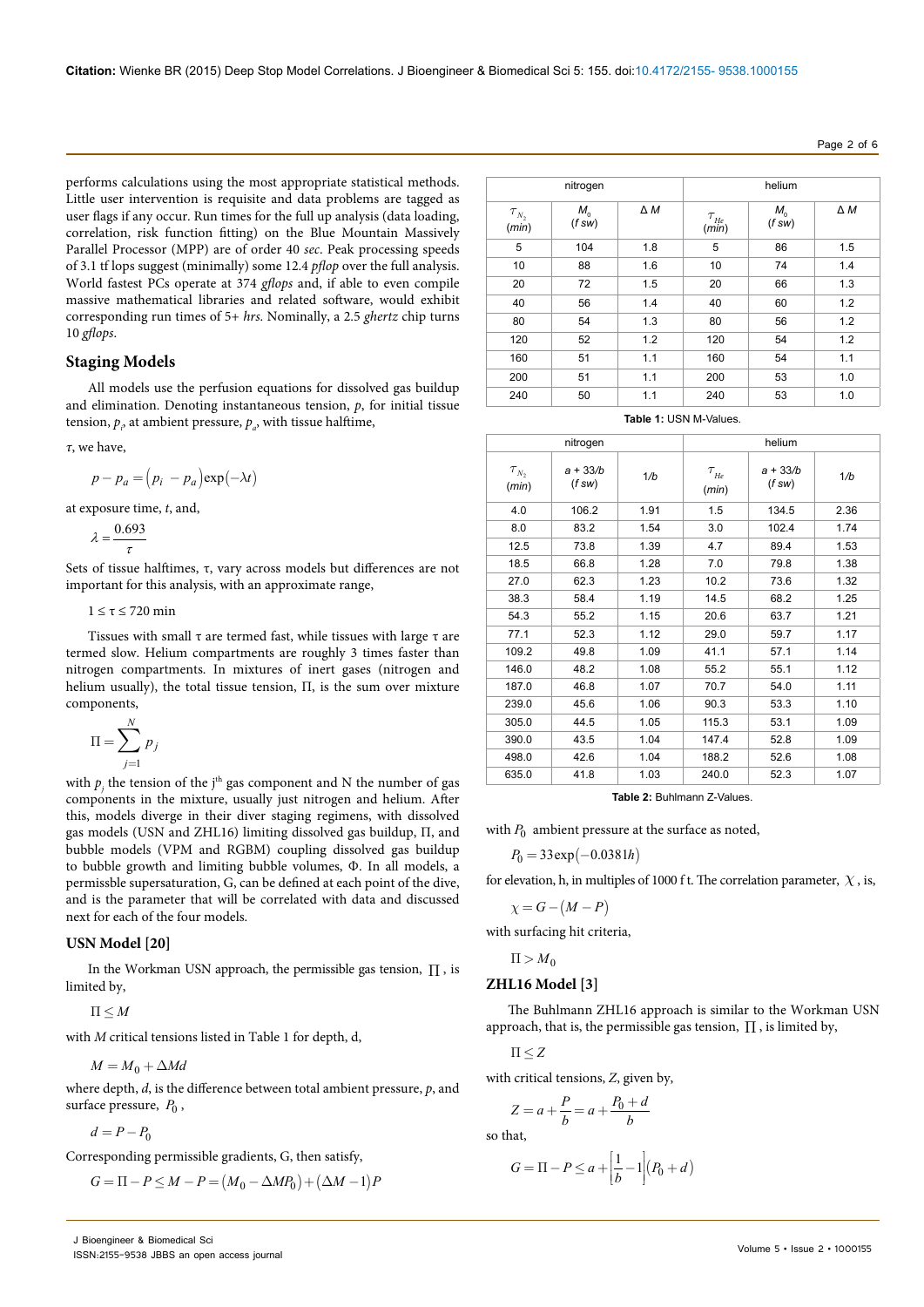for constants, a and b, defining *Z* at sea level, in (Table 2).

The correlation parameter, *χ*, is,

$$
\chi = G - (Z - P)
$$

with hit criteria at the surface,

$$
\Pi > a + \frac{P_0}{b}
$$

# **Varying Permeability Model [21]**

The tissue compartments in the Yount VPM for nitrogen consist of the set,

$$
\tau_{\rm N_2} = (1, 2, 5, 10, 20, 40, 80, 120, 160, 240, 320, 400, 480, 560, 720) \text{ min}
$$

with the helium compartments scaling,

$$
\tau_{He} = \frac{\tau_{\text{N}_2}}{3}
$$

 $\frac{H}{H}$   $\frac{H}{B} = \frac{3}{3}$ <br>The VPM model [21,23] links to bubble experiments in gels and related strata. In gel experiments, Yount divided gas diffusion across bubble interfaces into permeable and impermeable regions. For dive model applications, the regions separate around 165 *f sw*. Bubbles of nitrogen and helium are excited into growth by pressure changes during the dive from some minimum excitation radius, *ϵ*, in the 0.5 *μm* range, with nitrogen bubbles slightly larger than helium bubbles and the excitation radius decreasing with increasing absolute pressure,*P*. The excitation radius separates growing from shrinking bubbles. The radial bubble distribution, *n*, in the VPM is given by,

 $n = n_0 \exp(-\beta r)$ 

with  $n_{_0}$  an experimental normalization factor for gel sample size, and  $\beta$ on the order of  $1/\epsilon \mu m^{-1}$  for diving applications. The staging protocol in the VPM limits the permissible super-saturation, *G* to prevent bubble growth on ascent,

$$
G = \Pi - P \le \frac{\gamma}{\gamma_C} \left[ \frac{2\gamma_C}{\epsilon} - \frac{2\gamma}{\epsilon_0} \right]
$$

with γ the usual bubble surface tension, and  $γ<sub>C</sub>$  the crushing bubble effective surface tension, roughly 20 dyne/cm and 150 dyne/cm respectively [23]. The radius,  $\epsilon_{0}$ , is an experimental metric, somewhere near 0.7 μm. For diving, VPM ascents are limited by *G* at each stage in the decompression and staging profiles are iterated to convergence across all stops. The correlation parameter, χ, in the VPM is,

$$
\chi = G - \frac{\gamma}{\gamma_c} \left[ \frac{2\gamma_c}{\epsilon} - \frac{2\gamma}{\epsilon_0} \right]
$$

and surfacing hit condition,

$$
\Pi > P_0 + \frac{\gamma}{\gamma_c} \left[ \frac{2\gamma_c}{\epsilon} - \frac{2\gamma}{\epsilon_0} \right]
$$

# **Reduced Gradient Bubble Model [19]**

Nitrogen tissue compartments in the Wienke RGBM range,

 $\tau_{N_2} = (2, 5, 10, 20, 40, 80, 120, 160, 200, 240, 300)$  min

with helium compartments,

 $\frac{N_2}{2.65}$  $\tau_{He} = \frac{\tau_N}{2}$ 

using the ratio of the square root of atomic weights as the scaling factor. The bubble dynamical protocol in the RGBM model [19] amounts to

staging on the seed number averaged, free-dissolved gradient across all tissue compartments, G, for P permissible ambient pressure, Π total inert gas tissue tension, n excited bubble distribution in radius (exponential), γ bubble surface tension, and r bubble radius,

$$
G\int_{\epsilon}^{\infty} n dr = (\Pi - P) \int_{\epsilon}^{\infty} n dr \le \int_{\epsilon}^{\infty} \left[ \frac{2\gamma}{r} \right] n dr
$$

so that,

$$
G = (\Pi - P) \le \beta \exp(\beta \epsilon) \int_{\epsilon}^{\infty} \exp(-\beta r) \left[ \frac{2\gamma}{r} \right] dr
$$

for  $\epsilon$  the excitation radius at *P*. Time spent at each stop is iteratively calculated so that the total separated phase, Φ, is maintained at, or below, its limit point. This requires some computing power, but is attainable in diver wrist computers presently marketed, with the same said for the VPM. The USN and ZHL16 models are less complex for computer implementation. The limit point to phase separation, Φ, is near 600 *μm*<sup>3</sup> , and the distribution scaling length, *β*, is close to 0.60 *μm−*<sup>1</sup> for both nitrogen and helium. Both excitation radii, *ϵ*, and surface tension, *γ*, are functions of ambient pressure and temperature, and not constant. The equation-of-state (EOS) assigned to the bubble surface renders the surface tension below lipid estimates, on the order of 15 *dyne/cm*, and excitation radii are below 1 *μm* [17]. Correlation parameter,  $\chi$ , in the RGBM is given by,

$$
\chi = G - \beta \exp(\beta \epsilon) \int_{\epsilon}^{\infty} \exp(-\beta r) \left[ \frac{2\gamma}{r} \right] dr
$$

and surfacing hit criteria has,

$$
\Pi > P_0 + \beta \exp(\beta \epsilon) \int_{\epsilon}^{\infty} \exp(-\beta r) \left[ \frac{2\gamma}{r} \right] dr
$$

#### **LANL Profile Data Bank**

Divers are reporting their actual profiles to a DB, located at LANL. The profile information needed is simple and comes from dive computer downloads. Computer downloads are then processed for entry into the LANL DB. Powerful software translates dive computer (microcomputer) downloads into meaningful data for maximum likelihood analyses on the LANL Blue Mountain MPP. An earlier publication [18] describes profiles in the LANL DB, as well as broad field testing. Profiles come from seasoned divers and span the technical diving community at large, essentially mixed gas, extended range, decompression, and extreme diving. Computer profiles from the recreational community are not included, unless they involve extreme exposures on air or nitrox (many repetitve dives, deeper than 150 *f sw*, altitude exposures, etc) Another 500+ profiles reside in the DB but are not employed here as they are wet tests before the days of computers and bottom timers. The data sets for the USN and ZHL16 models were calibrated with male military divers mainly while the LANL DB spans male and female divers, some military but mostly civilian. Military divers are nominally in their 20s, while divers in the LANL DB range 20 - 60+ in age. The data is relatively coarse grained, making compact statistics difficult. The incidence rate across the whole set is small, on the order of 1% and smaller. The tabulation follows in Table 3, with DCS hits, *ι*, and total of category dives, *σ*, denoted *ι/σ* in the Table (Tabel 3).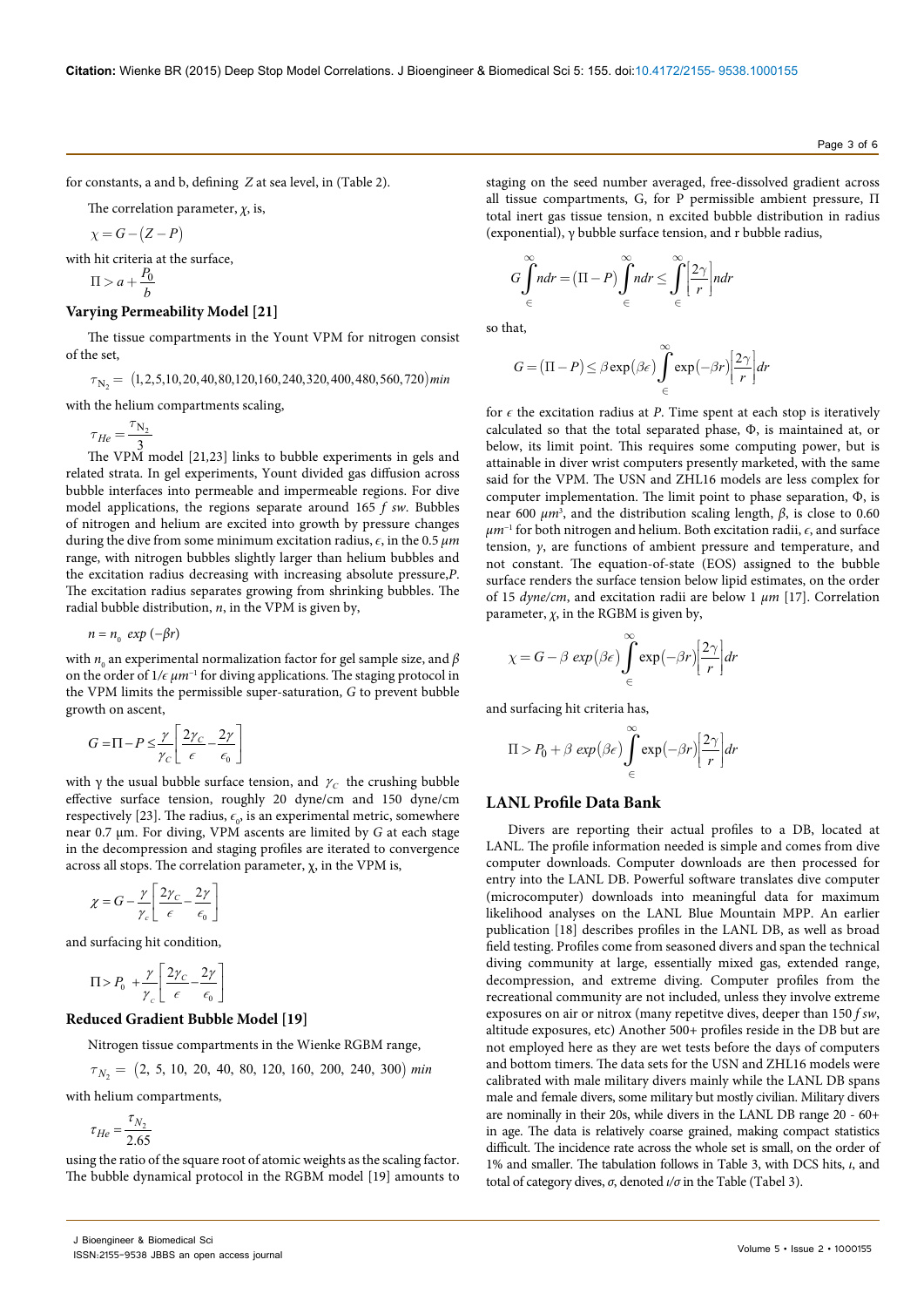| Ряпе<br>o<br>4 | ١ |
|----------------|---|
|----------------|---|

| mix              | 0-         | $200 -$      | $300 -$  | $400 -$  | $500 -$  | $600+ f$ sw | total |
|------------------|------------|--------------|----------|----------|----------|-------------|-------|
|                  | 199 $f$ sw | $299$ $f$ sw | 399 f sw | 499 f sw | 599 f sw |             |       |
| OC nitrox        | 5/268      | 3/76         |          |          |          |             | 8/344 |
| RB nitrox        | 0/213      | 1/246        | 1/91     |          |          |             | 2/550 |
| OC trimix        | 0/10       | 2/388        | 0/226    | 1/26     | 0/4      | 1/2         | 4/656 |
| <b>RB</b> trimix | 0/22       | 0/393        | 1/291    | 2/118    | 1/5      |             | 4/819 |
| OC heliox        |            | 0/42         | 2/49     | 0/25     |          |             | 2/116 |
| RB heliox        | 0/12       | 0/215        | 1/163    | 1/117    | 1/2      |             | 3/509 |

#### **Table 3:** Profile Data.

| Estimator   | LL                               | parameters                               | <b>LLR</b>                   | α     |
|-------------|----------------------------------|------------------------------------------|------------------------------|-------|
| 6 step set  | $\Psi_{\rm s}$ = -124.86         | $p = 0.0095, 0.0044, 0.0061,$            | $\Gamma_{\rm g} = 0$         | 1.000 |
|             |                                  | 0.0140,0.1818,0.5000                     |                              |       |
| 3 step set  | $\Psi$ <sub>2</sub> = -133.71    | $p = 0.0112, 0.0054, 0.0080$             | $\Gamma$ <sub>3</sub> = 16.7 | 0.031 |
| 1 step set  | $\Psi = -134.86$                 | $p = 0.0077$                             | $\Gamma$ <sub>2</sub> = 20.0 | 0.027 |
| <b>USN</b>  | $\Psi_{\text{USN}} = -133.0$     | $K = 0.45 \pm 0.16$ min <sup>-1</sup>    | $\Gamma_{\text{USN}} = 8.3$  | 0.081 |
|             |                                  | $\omega$ = 0.82 ± 0.09 min <sup>-1</sup> |                              |       |
| ZHL16       | $\Psi$ <sub>ZHL16</sub> = -128.3 | $K = 0.56 \pm 0.23$ min <sup>-1</sup>    | $\Gamma_{\rm 7H116}$ = 7.1   | 0.132 |
|             |                                  | $\omega$ = 0.89 ± 0.16 min <sup>-1</sup> |                              |       |
| <b>VPM</b>  | $\Psi_{VPM} = -126.9$            | $K = 0.83 \pm 0.17$ min <sup>-1</sup>    | $\Gamma_{VPM}$ = 2.1         | 0.717 |
|             |                                  | $\omega$ = 1.02 ± 0.29 min <sup>-1</sup> |                              |       |
| <b>RGBM</b> | $\Psi$ <sub>RGBM</sub> = -126.1  | $K = 0.96 \pm 0.13$ min <sup>-1</sup>    | $\Gamma_{\text{RGBM}}$ = 1.3 | 0.861 |
|             |                                  | $\omega$ = 0.91 ± 0.18 min <sup>-1</sup> |                              |       |
|             |                                  |                                          |                              |       |

**Table 4:** Logarithmic Likelihood and Logarithmic Likelihood Ratio.

In the above set, there are 35 *marginals*. Marginals can be entered with statistical weight of 0.5 in likelihood analysis, but we do not include them [24]. The profiles in the 500+ *f sw* category are record attempts on OC and RB systems and are not part of operational diving in the broad sense. The maximum likelihood fits link directly to the binomial probability structure of DCS incidence [22,16] in divers and aviators. Consider it briefly, and the likelihood maximization technique.

# **Probabilistics and Data Correlation**

Decompression sickness is a hit, or no hit, situation. Statistics are binary, as in coin tossing. Prob-abilities of occurrence are determined from the binomial distribution, which measures the numbers of possibilities of occurrence and non-occurrence in any number of events, given the incidence rate. Specifically, the probability, *P* , in a random sample of size, *N* , for *n* occurrences of decompression sickness and *m* non-occurrences, takes the form,

$$
P(n) = \frac{N!}{n!m!} p^n q^m
$$

with,

 $n + m = N$ 

*p* the underlying incidence rate (average number of cases of decompression sickness), and *q*,

*q* = 1 *− p*

the underlying nonincidence. For large sample sizes,  $N = n + m$ ,

*ln P* (*n*) *≈ N ln N − n ln n − m ln m* + *n ln p* + *m ln q*

The likelihood of binomial outcome, Φ, of *N* trials is the product of individual measures of the form,

 $\Phi(n) = p^n q^m = p^n (1-p)^m$ 

given *n* cases of decompression sickness and *m* cases without decompression sickness, and,

 $n + m = N$ 

The natural logarithm of the likelihood (LL), Ψ, is easier to use in applications, and takes the form,

 $Ψ = ln Φ = n ln p + m ln (1 - p)$ 

and is maximized when,

$$
\frac{\partial \psi}{\partial p} = 0
$$

The multivalued probability functions,  $p(x)$ , generalize in the maximization process according to,

$$
\frac{\partial \psi}{\partial p} = \sum_{k=1}^{k} \frac{\partial \psi}{\partial x_k} \frac{\partial x_k}{\partial p} = 0
$$

satisfied when,

$$
\frac{\partial \psi}{\partial x_k} = 0 \quad \text{for } k = 1, K
$$

In application, such constraints are solved on computers numerically. The likelihood, Ψ, is typically a function of arbitrary parameters over the whole set of profiles, requiring computing power coupled to sophisticated numerical techniques and software.

Rigorous statistical techniques can be applied to binomial data for arbitrary values of the under-lying incidence, *p*. While large values of *p* might be desirable for laboratory (controlled) wet and dry testing, they are not desirable for real divers submitting profiles to DBs in general. The underlaying incidence in the DAN and LANL DBs is less than 1%. The Weibull function is useful for fitting applications where  $p \leq 0.01$ and used herein. Computer records from real divers are likely to stay below incidences rates of 1%.

To perform risk analysis with the LANL DB, an estimator need be selected. For both dissolved gas and phase models the permissible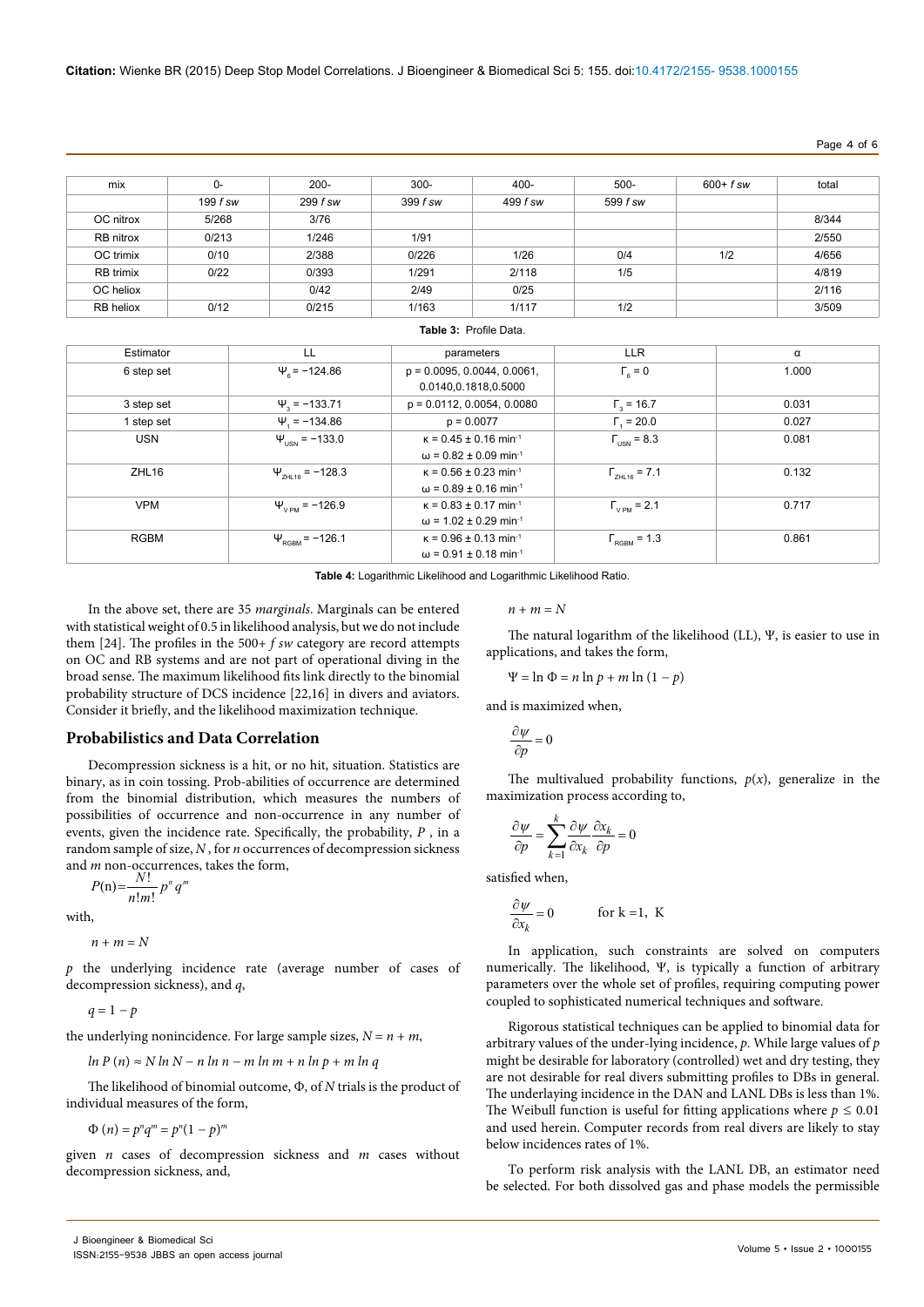supersaturation, *G*, is useful. As detailed earlier [17] and discussed elsewhere [16,18], the permissible supersaturation, *G*, is cast into normalized risk function, *ρ*, form,

$$
\rho(\kappa,\omega,t) = \kappa \left[ \frac{\Pi(t) - P(t)}{P(t)} \right] - \kappa \exp(-\omega t)
$$

with Π(*t*) and *P* (*t*) total tissue tension and ambient pressures in time, *t*. the exponential term, *exp* (*ωt*), damps out early unimportant scatter in the profiles. The asymptotic exposure limit is used in the likelihood integrals for risk function, *r*, across all compartments, *τ* ,

$$
1 - r(\kappa, \omega) = \exp\left[-\int_{0}^{\infty} \rho(\kappa, \omega, t) dt\right]
$$

with *hit − no hit*, likelihood function, Ω, of form, *k*

$$
\Omega = \prod_{k=1} \Omega_k
$$
  

$$
\Omega_k = r_k^{\delta_k} (1 - r_k)^{1 - \delta_k}
$$

and logarithmic reduction, Ψ,

 $\psi = \ln \Omega$ 

where,  $\delta_k = 0$  if DCS does not occur in profile, $k$ , or,  $\delta_k = 1$  if DCS does occur in profile,*k.* To estimate *κ* and *ω* in maximum likelihood, a modified Weibull-Levenberg-Marquardt [22,19] model is employed (*SN LSE*, Common Los Alamos Mathematical Statistical Library) [19], a nonlinear least squares data fit (NLLS) to an arbitrary logarithmic function (minimization of variance over *K* data points with *L*2 error norm).

We assign numerical tasks to the 2000 processors on the LANL Blue Mountain MPP according to tissue compartments and the 6 (nitrox, trimix, heliox) data sets. Risk estimates emerge and risk parameters are finally averaged and variance computed. In diver staging, certain tissue compartments control the exposure, This is true within dissolved gas models, as well as bubble models. These compartments change on ascent from fast to slower compartments. In applications from nonstop to decompression diving in the LANL DB, controlling compartments,  $τ<sub>c</sub>$ , range roughly,

 $2 \leq \tau_c \leq 300$  *min* 

and long, prolonged, saturation diving is not a profile characteristic. It is these compartments at various points in the ascent that are correlated, as the others do not control the ascent at that point in space and time.

Finally, we fit across the 6-step nitrox, heliox, trimix data set:

USN –  $\kappa = 0.45 \pm 0.16$  min<sup>-1</sup>,  $\omega = 0.82 \pm 0.09$  min<sup>-1</sup>

ZHL16 –  $\kappa = 0.56 \pm 0.23$  min<sup>-1</sup>,  $\omega = 0.89 \pm 0.16$  min<sup>-1</sup>

VPM – κ = 0.83  $\pm$  0.17 min<sup>-1</sup>,  $ω = 1.02 \pm 0.29$  min<sup>-1</sup>

 $RGBM - \kappa = 0.96 \pm 0.13$  min<sup>-1</sup>,  $\omega = 0.91 \pm 0.18$  min<sup>-1</sup>

The logarithmic likelihood (LL), Ψ, is a rough metric for fits to bubble and super saturation risk estimators. The canonical value,  $\Psi_{_{6'}}$ , is the LL for the 6-step data set. No fit value, Ψ, will better the canonical value,  $\Psi_{\scriptscriptstyle{\theta}}$ , that is,

 $\Psi_{6} = -124.86$  $\Psi$  ≤ Ψ<sub>6</sub>

Page 5 of 6

meaning all fits will be more negative (smaller LL). Results are tabulated as follow in Table 4. The 6-step set, nitrox OC and RB, heliox OC and RB, and trimix OC and RB profiles, is non-sparse and is the same set employed in previous analyses. The 3-step set is all nitrox, heliox, and trimix profiles across all depths and breathing systems. The 1-step set is just all profiles across depths, breathing mixtures, and breathing systems.

The logarithmic likelihood ratio (LLR), denoted Γ, tests two models, and is  $\chi^2$  distributed,

$$
\Gamma = 2(\Psi_{\rm 6} - \Psi)
$$

for Ψ the bubble and supersaturation estimators in Table 4. The percentage point, *α*, is the area under the chi squared curve, from Γ to *∞*, measuring the goodness of fit, ranging 0 to 1, and denoted in customary fashion,

$$
\int_{\Gamma}^{\infty} \chi^2(x,\nu) dx = \alpha
$$

with,

$$
\chi^{2}(x,v) = \frac{1}{2^{v/2}\gamma(v/2)}x^{v/2-1}\exp(-x/2)
$$

With, Γ(*ν/*2) the complete gamma function for *ν* the degrees of freedom (6 minus the number of USN, ZHL16, VPM, RGBM, 3, or 1-step degrees of freedom). Here, *ν* will vary between 5 and 3, that is, for the USN, ZH16, VPM, and RGBM correlations, *ν* = 4, while for the 3-step correlation, *ν* = 3, and for the 1-step correlation, *ν* = 5. Standard software is available to estimate *α* for given Γ and *ν* and used here.

It is important to note that specific model parameters are fixed herein, and not fitted in likelihood analysis. Such would be a separate study, [25] which using the 6-step set, would allow up to 5 model values to be optimized. Nominal model parameters were briefly mentioned and annotated earlier in the discourse. Data correlations with nominal model parameter settings are of general interest across the diving community and our focus here (Table 4).

### **Conclusion**

The USN, ZHL16, VPM, and RGBM models and protocols were statistically correlated with profiles in the LANL DB. The DB stores technical, decompression, mixed gas diving profiles with outcomes. Some 2900+ computer downloaded, deep stop, profiles reside within the DB, with 23 cases of DCS. Nominal model user parameters were employed in calculations and are representative of values used popularly in decompression meters, dive tables, and dive planning software. Correlation functions were the model constrained permissble supersaturations which vary widely across dissolved gas and bubble models. Dissolved gas models admit greater supersaturations than bubble models.

Statistically, the outcomes of hit or no-hit were used as endpoints for this analysis. Other end-points employed include Doppler bubble counts and various imaging metrics. All have their merits and the latter collect different information.

The USN and ZHL16 models correlate weakly:

$$
USN - \chi^2 = 0.081
$$
  
ZHL16 -  $\chi^2$  = 0.131